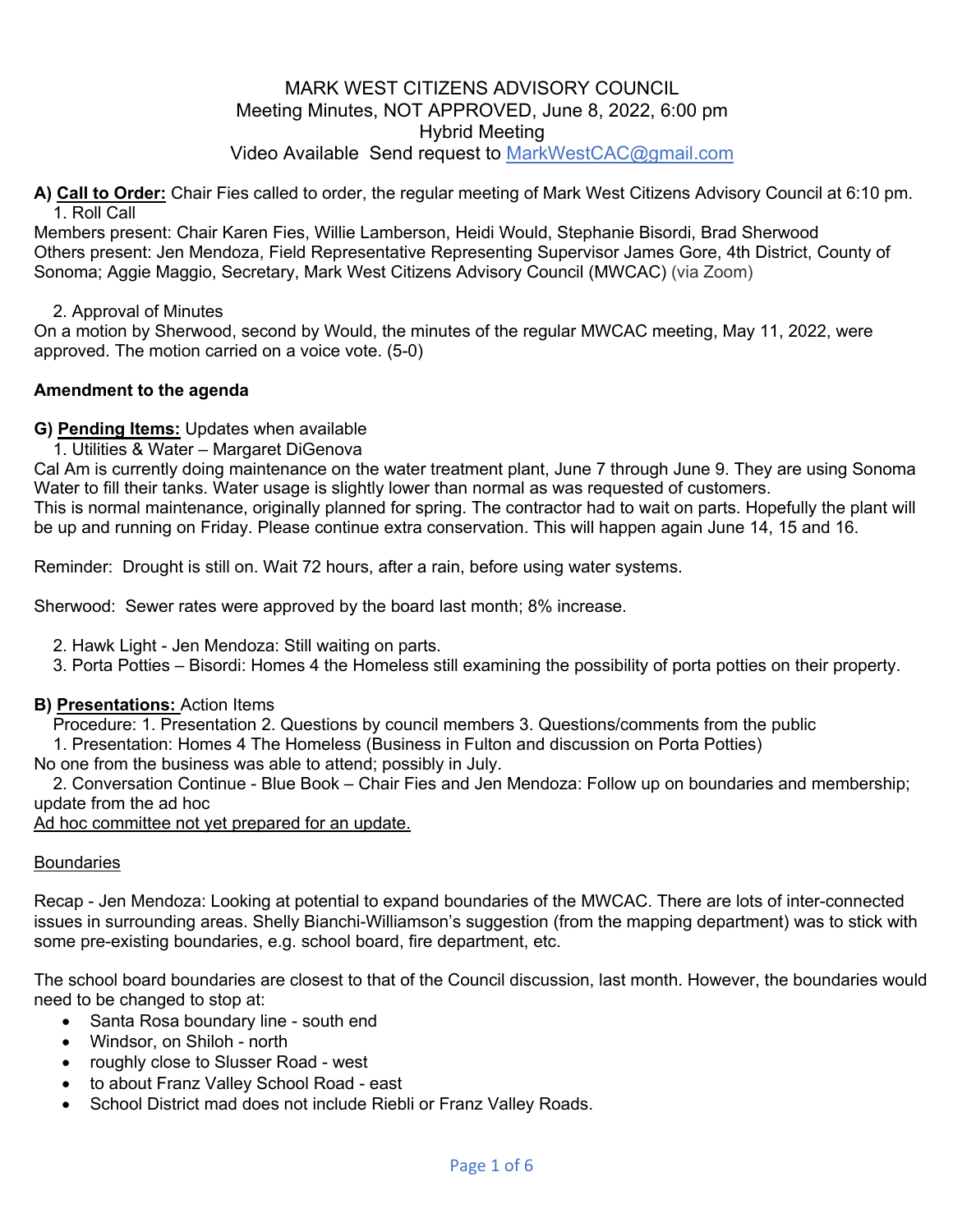# MARK WEST CITIZENS ADVISORY COUNCIL Meeting Minutes, NOT APPROVED, June 8, 2022, 6:00 pm Hybrid Meeting Video Available Send request to MarkWestCAC@gmail.com

Council Discussion

- For the sake of outreach and discussion, it's important to show the community the existing Council Boundaries.
- We are still planning on a community outreach/meeting, perhaps in September.
- Chair Fies asked the council for a straw vote about pursuing this direction.

A motion by Sherwood, seconded by Bisordi, put forth to pursue the option of using the Mark West Union School District jurisdictional map, to replace the existing MWCAC boundaries.

Sherwood and Bisordi agreed to amend the motion to read "minus the City of Santa Rosa"

The motion passed on a roll call, straw vote. (5-0)

- Lamberson Yes
- Sherwood Yes
- Would Yes
- Bisord Yes
- Fies Yes

#### Council Discussion:

Jen Mendoza: The Airport Specific Area has its own version of a Citizens Advisory Council. They basically deal with land use issues. She is pretty sure the Supervisors would want to keep it separate. However, it might be possible for that group to be restructured, with one or two persons, from the MWCAC, sitting on that board; perhaps as a liaison.

- She doesn't know where any of their development fees go not to Mark West (MW) or Larkfield.
- That group is made up of County wide appointees and few live in the Fourth District. The Airport area is entirely in the Fourth District. They don't have regular meetings; meet as needed.
- They get their water from Windsor while MW gets theirs from Cal Am. It's a reason why it was not within the original MWCAC boundaries.
- The issues at the Airport definitely affect the MW area.
- Supervisor Gore would have to be involved in any conversation about this.
- She suggested inviting Permit Sonoma to present the Airport Industrial Area Specific Plan to the Council.

Lamberson: Now, while the Airport Specific Plan is being worked on, would be the time to get involved.

Chair Fies asked for a second amendment to exclude the Airport Industrial Specific Area.

The motion now reads:

A motion by Sherwood, seconded by Bisord, put forth to pursue the option of using the Mark West Union School District jurisdictional map, to replace the existing MWCAC boundaries, minus the City of Santa Rosa and excluding the Airport Industrial Specific Area.

The motion passed on a roll call, straw vote. (4-1-0)

- Lamberson No
- Sherwood Yes
- Would -Yes
- Bisord Yes
- Fies Yes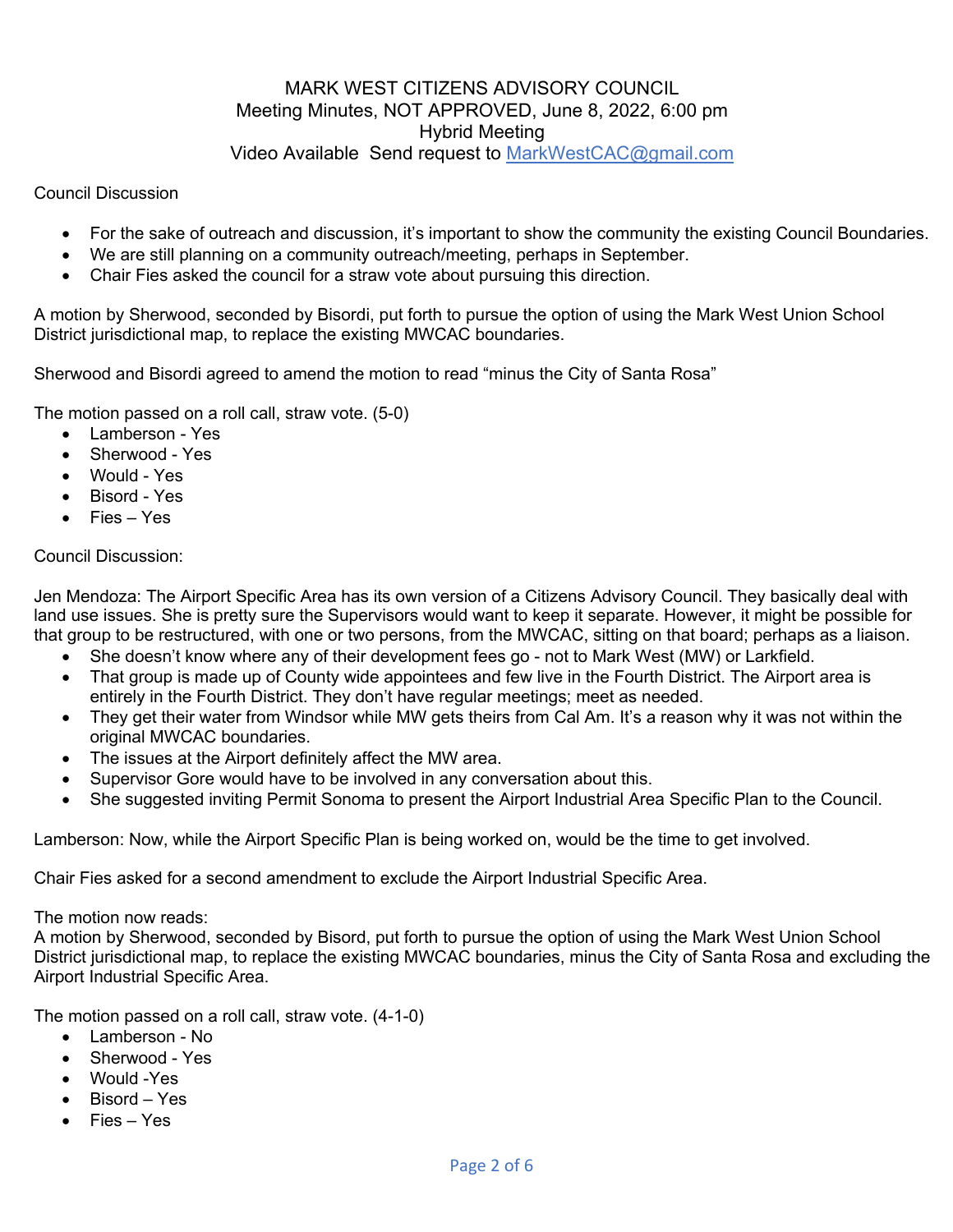# MARK WEST CITIZENS ADVISORY COUNCIL Meeting Minutes, NOT APPROVED, June 8, 2022, 6:00 pm Hybrid Meeting Video Available Send request to MarkWestCAC@gmail.com

Attendee Comments:

- Attendee: Steve Harp: Concerned because the airport impacts our area. Asked general questions about the MWCAC.
- Mendoza: There is another committee that deals with the aviation part of the airport.
	- o Ideally the Airport would fall under the MWCAC.
- Margaret DiGenova: Grants are only available to those in the Cal Am Water District and Cal Am customers.

#### Membership Based on Proposed Area Change

Council Discussion

- Sherwood: Last month, he voted against expanding membership. Knowing now, what the boundaries may be, he is for expansion of Council membership.
- Chair Fies: Given that a wide expansion is proposed; are people open to expanding the membership to seven representatives?
- Suggestion: Idea of having someone from the Airport at MWCAC meetings or someone from the MWCAC sit in on the Airport meetings to represent the MW area. It would be good to have information go between the two.
- Suggest someone from here go there representing the MW area.
- Could make that recommendation to the Board of Supervisors that a Fourth District individual be on that Airport Council.
- Mendoza: There is now an appointee that does a lot of work in that area that would be a good liaison to the MWCAC. Her personal opinion is that there should be someone who is representing the area affected by the airport go, from the MWCAC to sit in on the Airport meetings.

Sherwood made a motion, for discussion purposes, seconded by Lamberson, to expand council membership to seven members, if and when the boundaries are expanded to that of the Mark West Union School Board, minus the City of Santa Rosa, and excluding the Airport Industrial Specific Area, to replace the existing MWCAC boundaries.

Council Comments:

- Airport should have local representative, one way or another, on the Council. A representative from each Council should be attending the other.
- There are currently two representatives from the Chamber, one from the school district, one appointed at large by Supervisor Gore and one representing Fulton.
- Remains to be seen whether additional member(s) would be appointed by Supervisor Gore or as a representative of a local group, chosen by that group; perhaps by public input.

The motion carried on a voice, straw vote. (5-0)

Recap of proposed changes to the MWCAC Blue Book, based on Council direction - Chair Fies:

- Recommended name change to Mark West Area Municipal Advisory Council (MWAMAC)
- Cleaned up language on NIFP
- Agreed to follow up on potential expansion of boundaries
- Voted to expand membership from five to seven, if the potential boundary expansion is approved
- Made recommendation to discuss Airport Industrial Specific Plan representation with Supervisor Gore.

Mendoza: Possible Time Line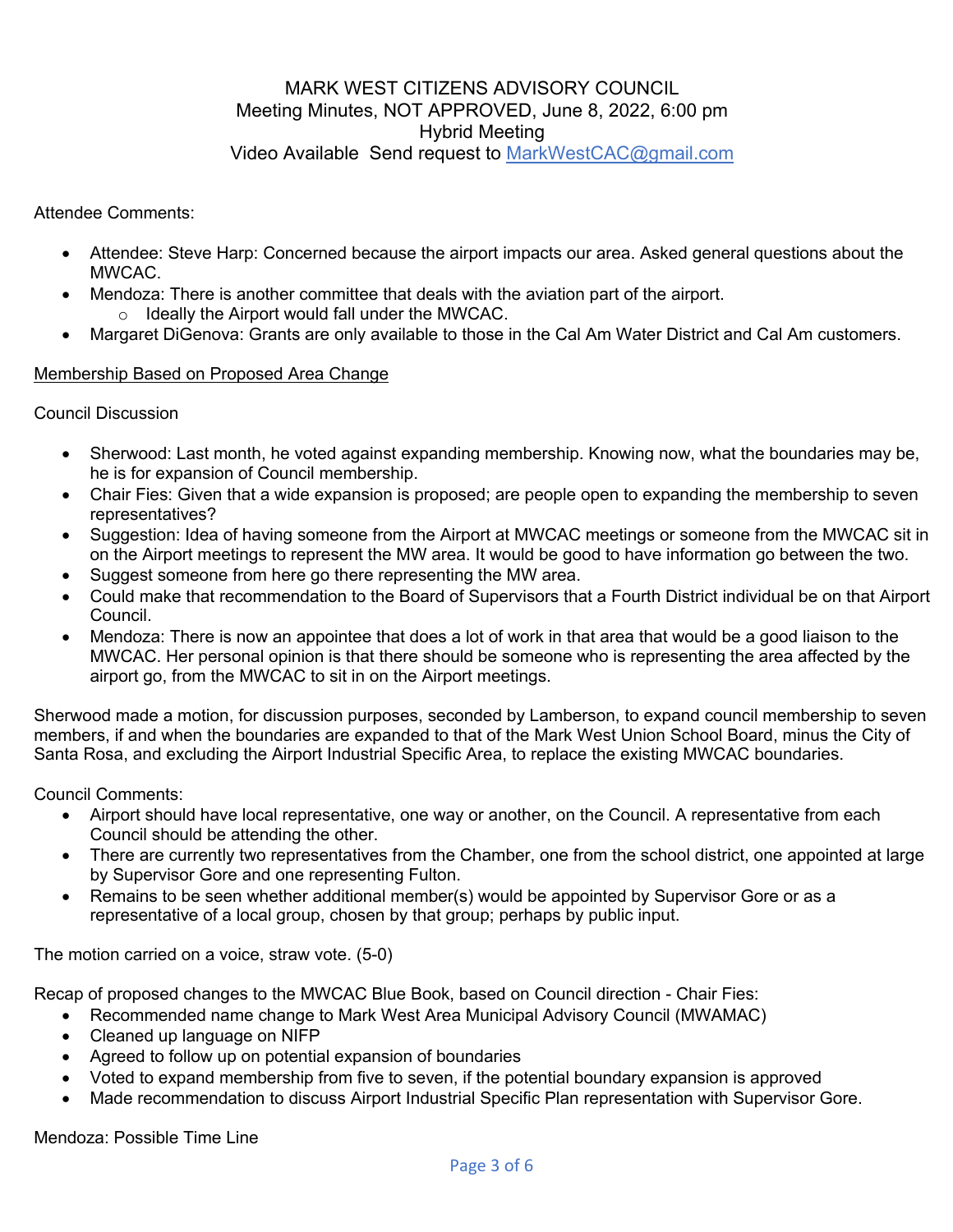# MARK WEST CITIZENS ADVISORY COUNCIL Meeting Minutes, NOT APPROVED, June 8, 2022, 6:00 pm Hybrid Meeting

# Video Available Send request to MarkWestCAC@gmail.com

- First, a Board item has to be remediated.
- Then sent to county administrators' office (won't happen before July 1)
- Looking at August 9, to go before the Board of Supervisors
- Then to County Counsel for review (Possibly goes back and forth)
- Her guess is for all to happen it will probably be August 23 at the soonest.

We are still looking at the fall for a public outreach meeting. Stay tuned.

#### **C) Presentations of Referrals from Permit Sonoma:** ACTION ITEM None

Consideration of proposed projects will proceed as follows: 1. Presentation by project applicant 2. Questions by Councilmembers 3. Questions and comments from the public 4. Response by applicant, if required 5. Comments by Council members 6. Resolution, ACTION, if indicated.

#### **D) Council Member Announcements/Information/Discussions/Disclosures:** Information only, unless stated

- 1. Sherwood: Update on MW Unified School District
- Rachael Valenzuela is the new Superintendent of the MW Union School District. She lives in Windsor, knows this community and district well.
- Looking at expanding Transitional Kindergarten (TK) programs, starting next year, to include a pre-TK.
- Financially we are good. We are almost through the PG&E funding.
- Enrollment continues to decline. Although others are continually coming into the schools from other districts. Typically, 55% of District enrollment comes from out of the District.
- One bond will sunset in three years; no other bonds are being considered at this time.
- We are one of few districts with three counselors, a psychologist and a nurse.

2. Mendoza: She has the list of roads scheduled for repair in the MW area in 2023. It is attached to the minutes.

#### **E) Subcommittee Reports & Discussions:** ACTION ITEM

- 1. Neighborhood Improvement Funding Program (NIFP) Subcommittee (Fies/Sherwood) None
- 2. Rebuild/Fire Mitigation Subcommittee (Sherwood/Fies)
- Chair Fies will be attending the Cross County Land Owner Town Hall at Pepperwood Preserve on Thursday. She will report anything she learns.
- Sherwood: PG&E put out a press release about undergrounding of, roughly two miles, power lines on Porter Creek Road to Franz Valley Road. And, additional safety upgrades to other lines that cannot go underground.
- Reminder: Control burn, Saturday, 6/11, Fountaingrove and Mendocino Ave. in Santa Rosa.

#### 3. Wikiup Open Space (Lamberson/Would)

• Lamberson: Still in a holding pattern, waiting for information.

4. Sonoma County General Plan (GP) for Mark West Area (Lamberson/Would)

• The GP discussion is on a back burner because there are several large policy initiatives going on for Permit Sonoma. Some need to be settled first. Maybe pick up the discussion in August.

#### 5. Community Services District (CSD) Subcommittee (Sherwood/Lamberson)

- Lamberson: Found a Sonoma LAFCO District Formation Application for the MW area, written in 2010. It is an application to form a CSD in the MW area.
	- $\circ$  He is willing to put in the work to spread the word about a CSD.
	- $\circ$  Could be used as guide for a current application
	- o Open Space could be a good visual for people to see the value of a CSD.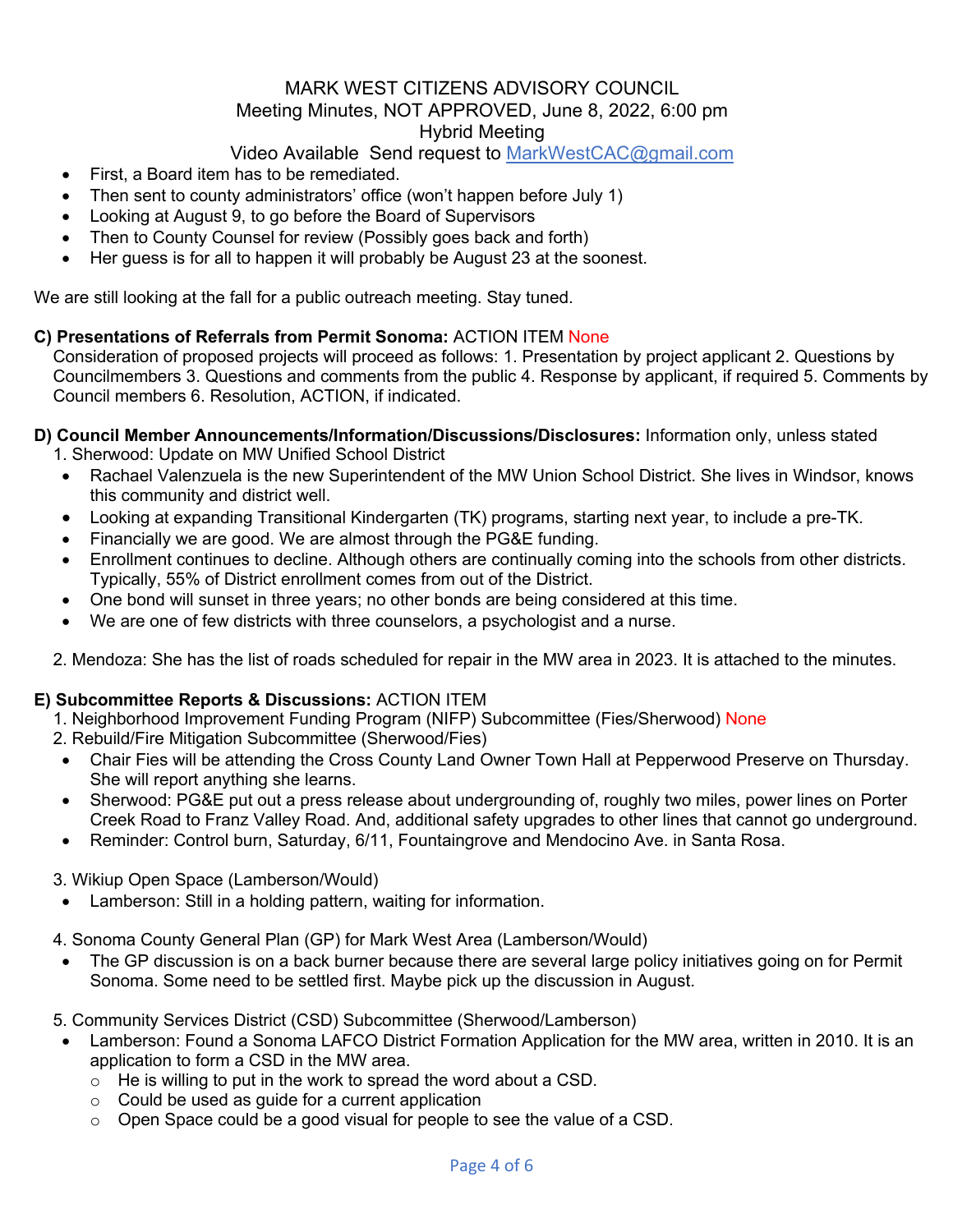#### MARK WEST CITIZENS ADVISORY COUNCIL Meeting Minutes, NOT APPROVED, June 8, 2022, 6:00 pm Hybrid Meeting

# Video Available Send request to MarkWestCAC@gmail.com

- Sherwood: An entity would need to be formed to support the campaign; track funds, etc. Create a 501(c)6 to seek donations. Maybe create a Friends of Mark West Community Service District (MWCSD) group that would participate in this. That group could maybe come to the NIFP to seek funds.
	- $\circ$  Need a five-member board, all to be elected. Volunteers could also be a part of it.
- Mendoza: Money is available for this, about \$75,000. It could get eaten up quickly.  $\circ$  She is meeting with the office charged with how to get through this process.

### **F) Public Comments on Non-Agenda Items:**

1. Steve Harp regarding the PD Article: Casino of Shiloh Road

- Individual citizens can send their opinions about a casino being built on Shiloh Road to tribalaffairs@sonoma-county.org, by 6/20/22.
- If we are not able to stop it, we can try to get benefits from it.
- Mendoza: She can talk to Chris Collins at Transportation and Public Works (TPW).
	- $\circ$  There can be negotiations. We can talk to Jennifer Cline, from County Counsel.
	- o The Geyserville MAC is temporarily fully funded by tribal funds, which had been set aside by the tribe, for negotiations, before the River Rock Casino went in. Those funds will end.
	- $\circ$  They are a temporary MAC and are interested in following the MWCAC format, using fees paid to Cal Am, because they are also Cal Am customers. That would provide funding for a permanent MAC.

#### 2. Catherine Dodd (via email). Catherine Dodd's email.

- She wrote to Cal Am about the lead water service lines not yet being replaced and asked her about providing water filters and lead test kits for 30 days.
- Supports more representatives on Council.
- She recommends Map Your Neighborhood rather than COPE, as a future discussion item. It builds community. She cited an abandoned home on Carriage Lane.

#### **H) Correspondence:** Information Only None

#### **I) Future Agenda Items**: Potential projects and/or suggestions for future MWCAC meetings

- 1. Possibility of an update on the COPE program in Wikiup (Or possibly Map Your Neighborhood) (TBD)
- 2. Possible speaker on home hardening and vegetation management (TBD)
- 3. Possible community clean up? Maybe in partnership with the Chamber. (TBD)
- 4. List of unmet needs projects for Larkfield/Mark West/Wikiup (Presentation: Sherwood/Lamberson) (TBD)

 $\_$ 

- 5. Discussion about the impact of the possibility of a Casino on Shiloh Rd. on Mark West area (TBD)
- 6. Presentation: Homes 4 The Homeless (possibly in July)

#### **J) Adjournment:** ACTION ITEM

There being no other business to discuss, on a motion by Would, seconded by Bisordi, the meeting was adjourned At 7:34pm. (5-0)

Approved Date: Chair

#### **MWCAC MEETINGS: 6:00 PM—SECOND WEDNESDAY OF THE MONTH Hybrid Meetings until further notice**

**Mark West School District Office, The Learning Center, 305 Mark West Springs Road, Santa Rosa (NOTE: Location or time may change due to anticipated greater community participation.) Be sure to check the MWCAC website for meeting agenda, location & time**